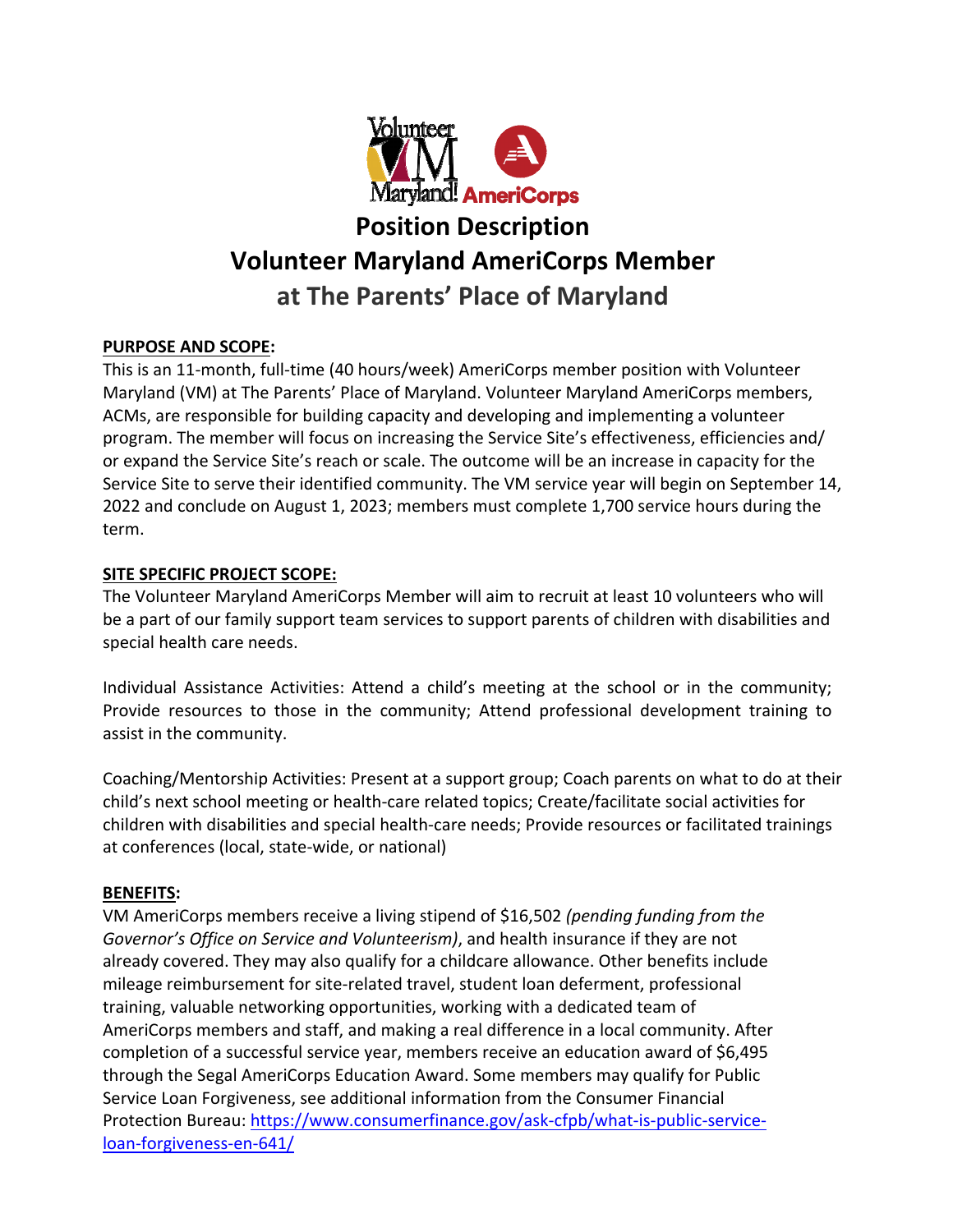## **DUTIES:**

- Develop a written work plan and timeline for implementation.
- Develop program materials such as a policies and procedure manual, volunteer position descriptions, promotional fliers or brochures, and screening, training, and evaluation tools.
- Recruit volunteers. Outreach methods may include: presentations to faith, business, and/or community groups; staffing information booths at community events; and utilizing the media.
- Screen volunteers as necessary; procedures might include interviews, reference checks, and criminal background checks.
- Develop and facilitate orientation and training for volunteers.
- Supervise volunteers; develop and implement recognition activities for volunteers such as special events, awards, gifts, etc.
- Maintain accurate records of volunteer participation and report to Volunteer Maryland.
- Evaluate progress made in achieving program goals; report on progress to Volunteer Maryland.
- Develop community partnerships to support the volunteer program.
- Serve as public ambassador for the Service Site, Volunteer Maryland, and AmeriCorps.
- Participate in VM and AmeriCorps training, service projects, and other activities.
- Note: The AmeriCorps member will not be allowed to perform duties that violate the AmeriCorps Prohibited or limited Activities or fall outside of the program goals outlined in this position description.
- Volunteer Maryland AmeriCorps members may not perform any services or duties or engage in activities that would otherwise be performed by an employee as part of the assigned duties of such employee. An employer may not displace an employee or position, including partial displacement such as reduction in hours, wages or employment benefits as a result of the use of an AmeriCorps member. An organization may not displace a volunteer with an AmeriCorps member.

### **SELECTION PROCESS:**

To participate in Volunteer Maryland, applicants must submit a written application. Staff will review the application and invite qualified applicants to interview. VM will conduct two reference checks and complete a criminal background investigation. After an applicant has been tentatively matched, the three‐part criminal history check will be initiated. Individuals will not be allowed to begin training until all results are received and verified by the program.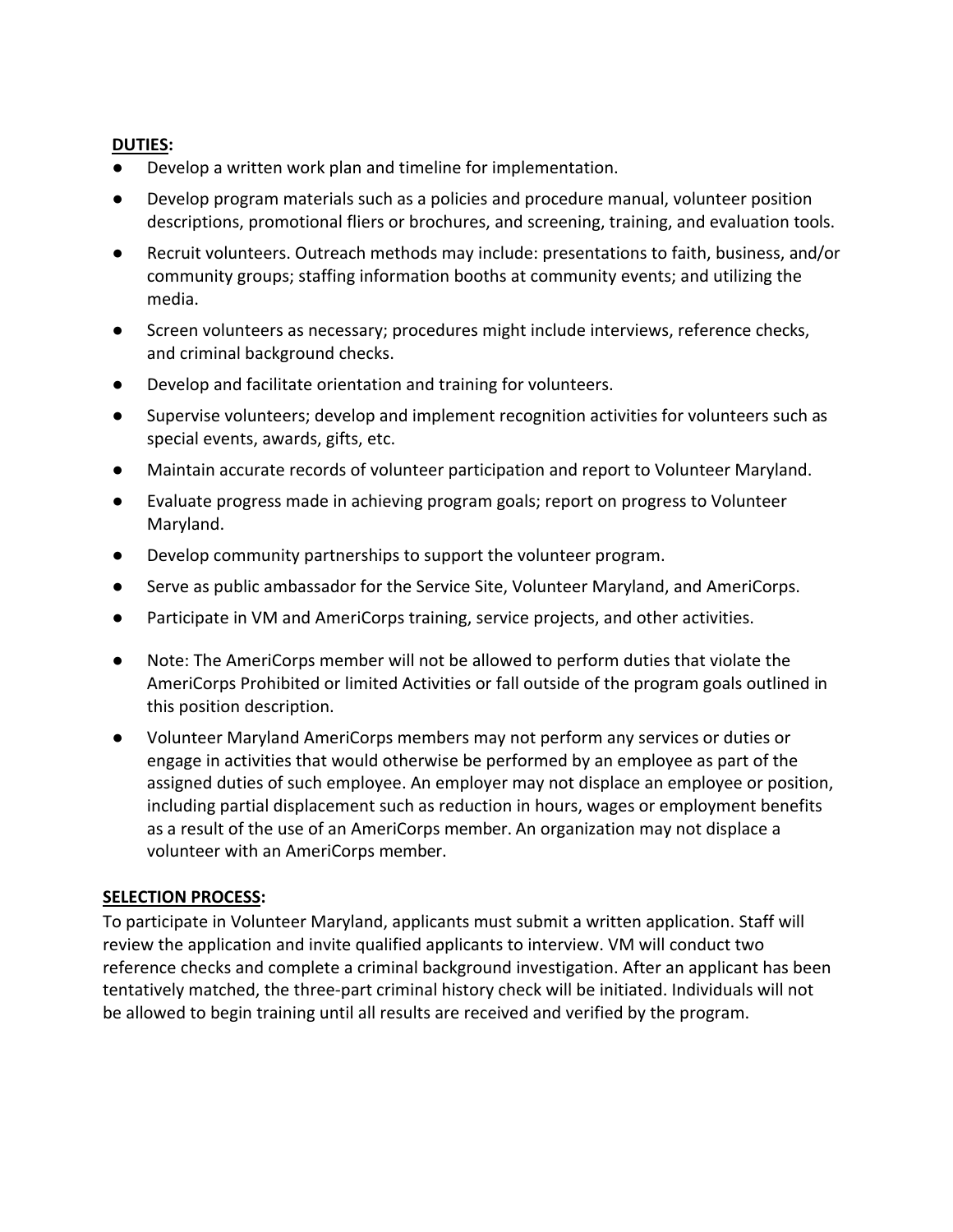# ENROLLMENT REQUIREMENTS: (45 CFR § 2522.200)

To serve as a Volunteer Maryland AmeriCorps member, an individual must:

- o be at least 17 years of age
- o have a high school diploma or its equivalent
- o be a U.S. citizen, U.S. national, or legal permanent resident alien of theUnited States;
- o satisfy the national service criminal history check
	- of the national sex-offender registry
	- state repository check (Maryland and state of residence),
	- and FBI fingerprint check;
	- Criminal history checks will be initiated before the start of service; an individual will be ineligible if s/he is required to register on the National Sex Offender Registry, has been convicted of murder, or fails to disclose any previous conviction. Other convictions or pending charges will be evaluated on a case‐by‐case basis in accordance with program policy.

# **SKILLS, ATTITUDES & ABILITIES NECESSARY:**

- Skilled at taking initiative, problem solving, and working independently, to be able to develop and implement a volunteer program.
- Skilled at building interpersonal relationships, to work effectively as part of a team (at the Service Site and with their cohort), and to manage volunteers.
- Strong verbal skills, to communicate effectively with staff, volunteers, and community groups.
- Skilled at written communication, to develop program materials and reports.
- Committed to the concept of national service and to making a difference in his/her community.
- Basic computer literacy, to be able to produce program materials and track volunteer hours.
- Have own, or have access to, transportation to and from VM trainings, events, and Service Site-related activities.
- Able to respond to organizational change productively and maintain positive attitude.
- Have an open mindset and focus on possibilities thinking.

# **ORIENTATION AND TRAINING:**

Volunteer Maryland provides approximately 20 days of training in program development, volunteer management, marketing, communication, leadership skills, history of National Service, AmeriCorps prohibited activities and unallowable activities. VM's training schedule